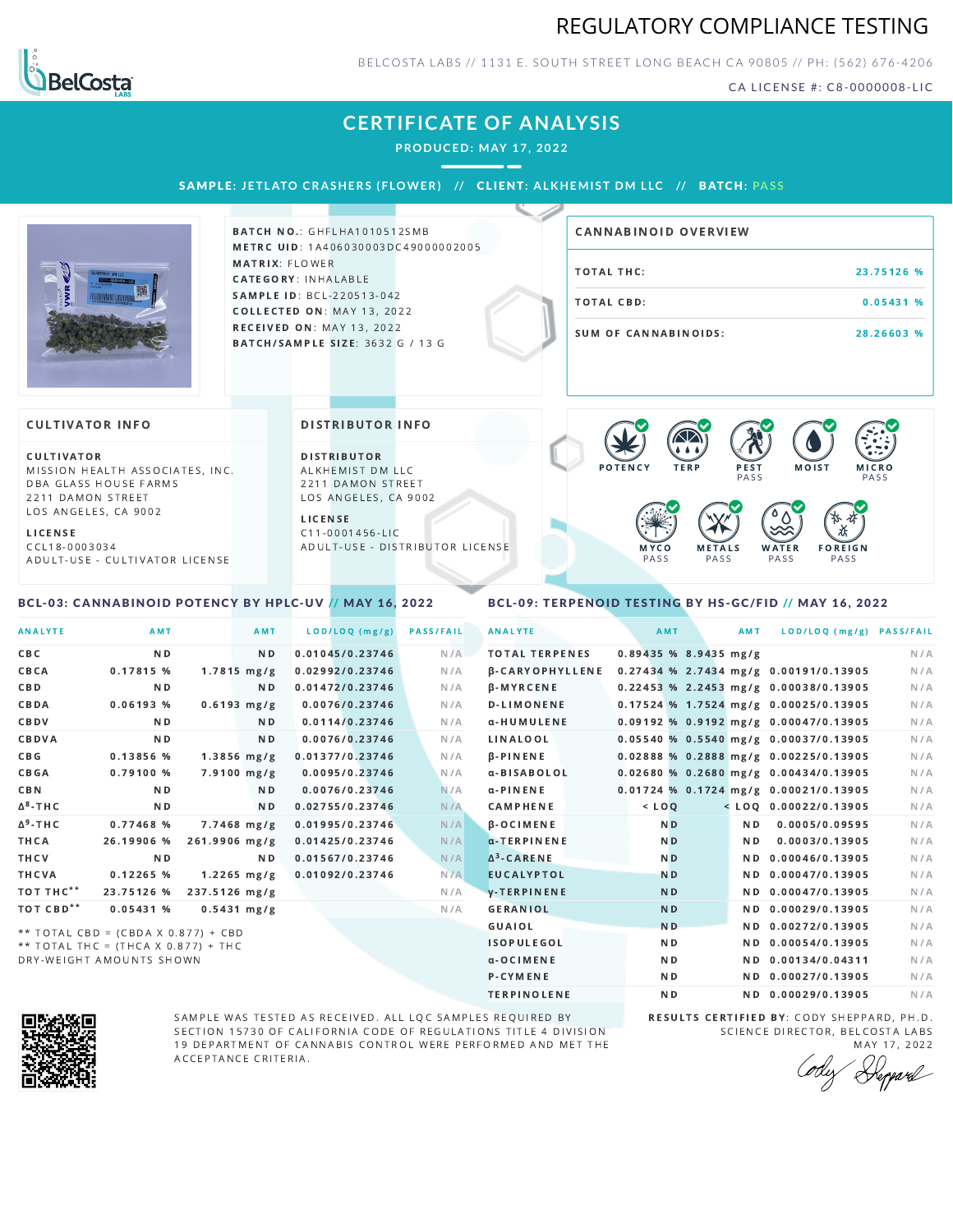## REGULATORY COMPLIANCE TESTING

#### <span id="page-1-0"></span>BCL-13: PESTICIDE TESTING BY GC/MS // MAY 15, 2022

| <b>ANALYTE</b>         | LIMIT.        | $AMT(\mu g/g)$ | LOD/LOQ (µg/g)  | <b>PASS/FAIL</b> |
|------------------------|---------------|----------------|-----------------|------------------|
| <b>CAPTAN</b>          | $0.7 \mu g/g$ | N <sub>D</sub> | 0.0315/0.09539  | <b>PASS</b>      |
| CHLORDANE              | Any amt       | N D            |                 | <b>PASS</b>      |
| <b>CHLORDANE CIS</b>   |               | ND.            | 0.01114/0.03377 | N/A              |
| <b>CHLORDANE TRANS</b> |               | N <sub>D</sub> | 0.01066/0.03222 | N/A              |
| <b>CHLORFENAPYR</b>    | Any amt       | N D            | 0.02401/0.07269 | <b>PASS</b>      |

| <b>ANALYTE</b>                      | LIMIT         | $AMT(\mu g/g)$ | LOD/LOQ (µg/g)  | <b>PASS/FAIL</b> |
|-------------------------------------|---------------|----------------|-----------------|------------------|
| <b>CHLORPYRIFOS</b>                 | Any amt       | N D            | 0.0112/0.03401  | <b>PASS</b>      |
| <b>DICHLORVOS</b>                   | Any amt       | ND.            | 0.0118/0.03575  | PASS             |
| <b>METHYL PARATHION</b>             | Any amt       | ND.            | 0.01353/0.04102 | <b>PASS</b>      |
| PENTACHLORONI-<br><b>TROBENZENE</b> | $0.1 \mu g/g$ | ND.            | 0.01407/0.04269 | <b>PASS</b>      |
|                                     |               |                |                 |                  |

### BCL-05: RESIDUAL PESTICIDE ANALYSIS BY LC-MS/MS ESI // MAY 15, 2022

| <b>ANALYTE</b>             |               | LIMIT AMT $(\mu g/g)$ | LOD/LOQ (µg/g) | <b>PASS/FAIL</b> | <b>ANALYTE</b>          |               | LIMIT AMT (µg/g) | LOD/LOQ (µg/g) PASS/FAIL |      |
|----------------------------|---------------|-----------------------|----------------|------------------|-------------------------|---------------|------------------|--------------------------|------|
| ABAMECTIN                  | $0.1 \mu g/g$ | N D                   | 0.01153/0.04   | PASS             | <b>METALAXYL</b>        | $2 \mu g/g$   | N D              | 0.00503/0.02             | PASS |
| <b>ACEPHATE</b>            | $0.1 \mu g/g$ | N D                   | 0.00368/0.02   | PASS             | <b>METHIOCARB</b>       | Any amt       | N D              | 0.00503/0.02             | PASS |
| ACEQUINOCYL                | $0.1 \mu g/g$ | N D                   | 0.00417/0.02   | PASS             | METHOMYL                | 1 $\mu$ g/g   | N D              | 0.00494/0.02             | PASS |
| ACETAMIPRID                | $0.1 \mu g/g$ | N D                   | 0.00464/0.02   | PASS             | <b>MEVINPHOS</b>        | Any amt       | N D              |                          | PASS |
| <b>ALDICARB</b>            | Any amt       | N D                   | 0.01109/0.04   | PASS             | <b>MEVINPHOSI</b>       |               | N D              | 0.00163/0.0084           | N/A  |
| <b>AZOXYSTROBIN</b>        | $0.1 \mu g/g$ | N D                   | 0.00639/0.02   | PASS             | <b>MEVINPHOS II</b>     |               | N D              | 0.00542/0.0316           | N/A  |
| <b>BIFENAZATE</b>          | $0.1 \mu g/g$ | N D                   | 0.00355/0.02   | PASS             | <b>MYCLOBUTANIL</b>     | $0.1 \mu g/g$ | N D              | 0.00867/0.04             | PASS |
| <b>BIFENTHRIN</b>          | $3 \mu g/g$   | N D                   | 0.00473/0.04   | PASS             | <b>NALED</b>            | $0.1 \mu g/g$ | N D              | 0.00328/0.02             | PASS |
| <b>BOSCALID</b>            | $0.1 \mu g/g$ | N D                   | 0.00494/0.02   | PASS             | OXAMYL                  | $0.5 \mu g/g$ | N D              | 0.00455/0.02             | PASS |
| CARBARYL                   | $0.5 \mu g/g$ | N D                   | 0.00295/0.02   | PASS             | <b>PACLOBUTRAZOL</b>    | Any amt       | N D              | 0.00714/0.04             | PASS |
| CARBOFURAN                 | Any amt       | N D                   | 0.00613/0.02   | PASS             | PERMETHRIN              | $0.5 \mu g/g$ | N D              |                          | PASS |
| CHLORANTRANIL-             | $10 \mu g/g$  | N D                   | 0.00697/0.04   | PASS             | PERMETHRIN CIS          |               | ND.              | 0.00237/0.0082           | N/A  |
| <b>IPROLE</b>              |               |                       |                |                  | PERMETHRIN TRANS        |               |                  | ND 0.00245/0.0118        | N/A  |
| <b>CLOFENTEZINE</b>        | $0.1 \mu g/g$ | ND.                   | 0.0054/0.02    | PASS             | <b>PHOSMET</b>          | $0.1 \mu g/g$ | N D              | 0.0043/0.02              | PASS |
| COUMAPHOS                  | Any amt       | N D                   | 0.00215/0.02   | <b>PASS</b>      | PIPERONYLBUTO-          | $3 \mu g/g$   | N D              | 0.00247/0.02             | PASS |
| CYFLUTHRIN                 | $2 \mu g/g$   | N D                   | 0.05508/0.2    | <b>PASS</b>      | XIDE                    |               |                  |                          |      |
| <b>CYPERMETHRIN</b>        | $1 \mu g/g$   | N D                   | 0.00556/0.04   | PASS             | <b>PRALLETHRIN</b>      | $0.1 \mu g/g$ | N D              | 0.00392/0.02             | PASS |
| <b>DAMINOZIDE</b>          | Any amt       | N D                   | 0.00227/0.04   | PASS             | PROPICONAZOLE           | $0.1 \mu g/g$ | N D              | 0.0024/0.02              | PASS |
| DIAZINON                   | $0.1 \mu g/g$ | N D                   | 0.00487/0.02   | <b>PASS</b>      | <b>PROPOXUR</b>         | Any amt       | N D              | 0.00374/0.02             | PASS |
| <b>DIMETHOATE</b>          | Any amt       | N D                   | 0.00354/0.02   | PASS             | <b>PYRETHRINS</b>       | $0.5 \mu g/g$ | N D              |                          | PASS |
| <b>DIMETHOMORPH</b>        | $2 \mu g/g$   | N D                   |                | PASS             | PYRETHRINS PYRETHRIN I  |               | ND.              | 0.00726/0.04             | N/A  |
| <b>DIMETHOMORPH I</b>      |               | N D                   | 0.00109/0.0078 | N/A              | PYRETHRINS PYRETHRIN II |               |                  | ND 0.00754/0.02284       | N/A  |
| <b>DIMETHOMORPH II</b>     |               | N D                   | 0.0015/0.0122  | N/A              | <b>PYRIDABEN</b>        | $0.1 \mu g/g$ | N D              | 0.0034/0.02              | PASS |
| <b>ETHOPROPHOS</b>         | Any amt       | N D                   | 0.0041/0.02    | <b>PASS</b>      | <b>SPINETORAM</b>       | $0.1 \mu g/g$ | N D              |                          | PASS |
| <b>ETOFENPROX</b>          | Any amt       | ND.                   | 0.00274/0.02   | <b>PASS</b>      | <b>SPINETORAM J</b>     |               | N D              | 0.00329/0.016            | N/A  |
| ETOXAZOLE                  | $0.1 \mu g/g$ | N D                   | 0.00385/0.02   | PASS             | <b>SPINETORAM L</b>     |               | N D              | 0.00157/0.016            | N/A  |
| <b>FENHEXAMID</b>          | $0.1 \mu g/g$ | N D                   | 0.01055/0.02   | PASS             | <b>SPINOSAD</b>         | $0.1 \mu g/g$ | N D              |                          | PASS |
| <b>FENOXYCARB</b>          | Any amt       | N D                   | 0.00175/0.02   | <b>PASS</b>      | SPINOSAD A              |               |                  | ND 0.00205/0.01438       | N/A  |
| <b>FENPYROXIMATE</b>       | $0.1 \mu g/g$ | N D                   | 0.00481/0.02   | PASS             | SPINOSAD D              |               |                  | ND 0.00104/0.00498       | N/A  |
| <b>FIPRONIL</b>            | Any amt       | N D                   | 0.00478/0.02   | PASS             | <b>SPIROMESIFEN</b>     | $0.1 \mu g/g$ | N D              | 0.00944/0.04             | PASS |
| FLONICAMID                 | $0.1 \mu g/g$ | N D                   | 0.00398/0.02   | PASS             | SPIROTETRAMAT           | $0.1 \mu g/g$ | N D              | 0.00208/0.02             | PASS |
| FLUDIOXONIL                | $0.1 \mu g/g$ | N D                   | 0.01369/0.04   | PASS             | <b>SPIROXAMINE</b>      | Any amt       | N D              | 0.00344/0.02             | PASS |
| HEXYTHIAZOX                | $0.1 \mu g/g$ | N D                   | 0.00297/0.02   | PASS             | <b>TEBUCONAZOLE</b>     | $0.1 \mu g/g$ | N D              | 0.00816/0.04             | PASS |
| IMAZALIL                   | Any amt       | N D                   | 0.0056/0.02    | PASS             | <b>THIACLOPRID</b>      | Any amt       | N D              | 0.0039/0.02              | PASS |
| <b>IMIDACLOPRID</b>        | $5 \mu g/g$   | N D                   | 0.00645/0.02   | PASS             | <b>THIAMETHOXAM</b>     | $5 \mu g/g$   | N D              | 0.00358/0.02             | PASS |
| <b>KRESOXIM-</b><br>METHYL | $0.1 \mu g/g$ | N D                   | 0.00339/0.02   | PASS             | TRIFLOXYSTROB-<br>ΙN    | $0.1 \mu g/g$ | N D              | 0.00421/0.02             | PASS |